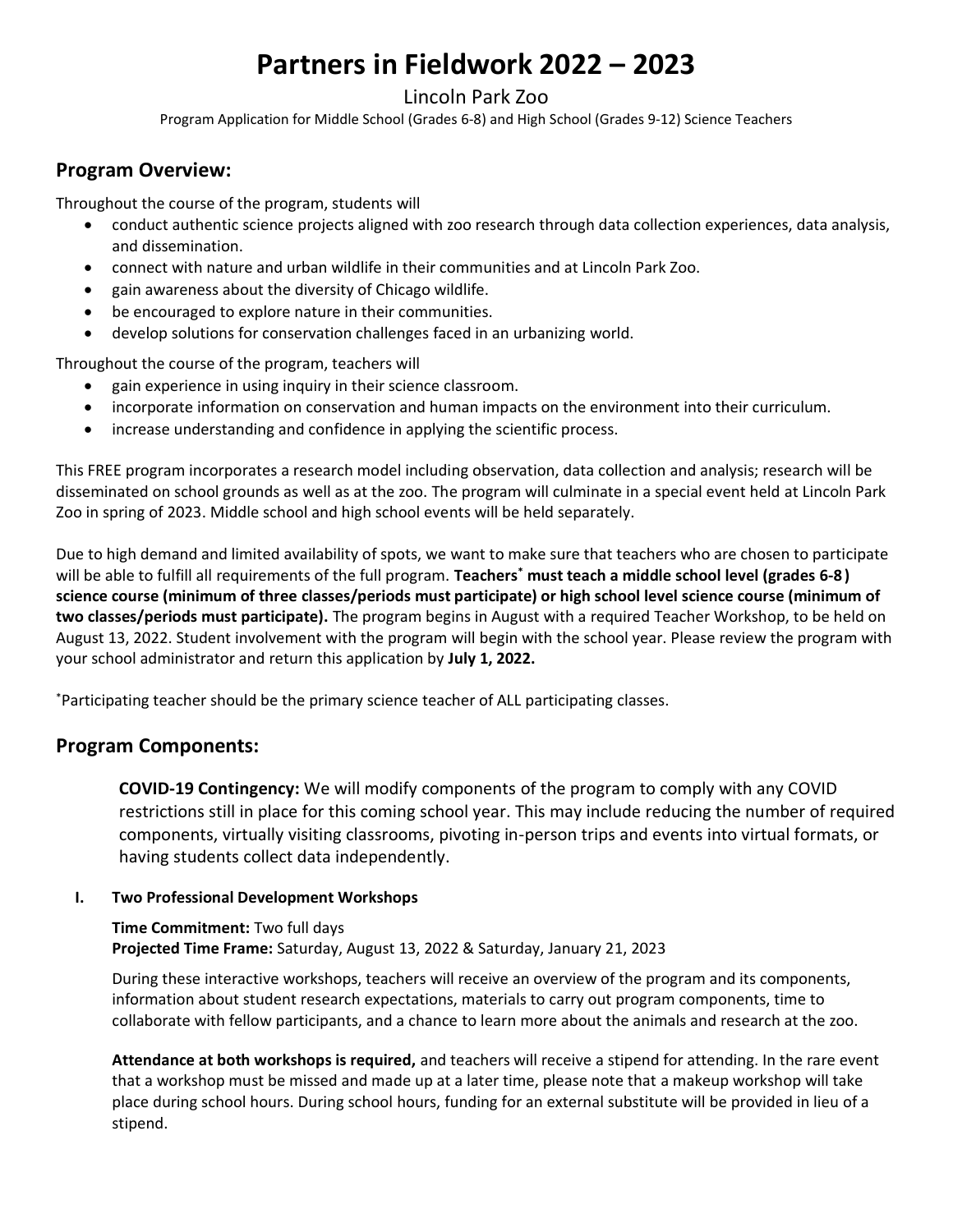The zoo will also provide continual professional development units (CPDUs), parking, a light breakfast, and lunch for the scheduled workshops.

#### **II. Classroom Visits from a Zoo Facilitator**

**Time Commitment:** 2–3 science periods for each participating class **Projected Time Frame:** Spaced throughout the school year from September–April

Each classroom visit will entail a zoo facilitator visiting the participating school, free of charge, to work directly with the teacher and students. All supplies for the visits will be brought by the zoo facilitator. Teachers are asked to arrange their class periods into a single day for each classroom visit when possible. Zoo staff will make accommodations if necessary.

The classroom visits will focus primarily on building inquiry-based research skills (e.g., observation, data collection/analysis, and dissemination) and learning more about conservation issues and solutions. Students will have the chance to connect what they have learned in class with their own wildlife observations from the schoolyard and surrounding neighborhood. Each classroom visit is an opportunity for the zoo facilitator to provide background information on research techniques, model how to conduct research, provide support to the classroom teacher, and engage in dialogue on how to support student success throughout the program.

Teachers will coordinate with the zoo facilitator to determine days for their classroom visits that best fit their schedule. Teachers are expected to be present in the class during visits from the zoo facilitator. A one-week notice will be required for any schedule changes or cancellations. Additional support can be arranged if needed.

#### **III. Two Field Trips (Optional for this year based on unknowns surrounding COVID restrictions)**

**Time Commitment:** Two one-day field trips for each participating class; teachers may need to attend on multiple days to accommodate multiple class sections **Projected Time Frame:** One trip in the fall and one trip in the spring

All participating middle-school students will visit the zoo once and a local natural area once to conduct research. Alternatively, the teacher can opt to come to the zoo twice instead of taking a trip to a natural area. Each visit will give students a chance to collect data and gain conservation knowledge for their final project.

All participating high school students will visit the zoo once and a local natural area once to conduct research. Each visit will give students an opportunity to conduct biodiversity surveys utilizing various research methods.

Participating schools will receive buses for each field trip and additional funds to cover an external substitute for the participating teacher.

Teachers will select specific days for their field trips that work with their schedule. If a teacher has more than three classes, they will need to schedule multiple days for their field trip to accommodate all students, and the participating teacher must attend all days of the field trip.

A one-week notice will be required for any schedule changes or cancellations. Due to the limited dates available for field trips, there may not be time to reschedule additional trips that are cancelled after the deadline. Therefore, if a teacher needs to reschedule after the deadline, the visit may be subject to cancellation.

#### **IV. Ongoing Student Learning, Research, and Conservation on School Grounds**

**Time Commitment:** At least 2–4 hours of class time per month per class **Projected Time Frame:** September–May, ongoing

Teachers will use Lincoln Park Zoo resources and curriculum materials to engage students in learning about and conducting authentic science research. Students will conduct ongoing research and analysis at school using these tools. Two to four hours of class time per month are required to focus on research, analysis, and a final project. Individual data collection outside of school hours is encouraged but not required.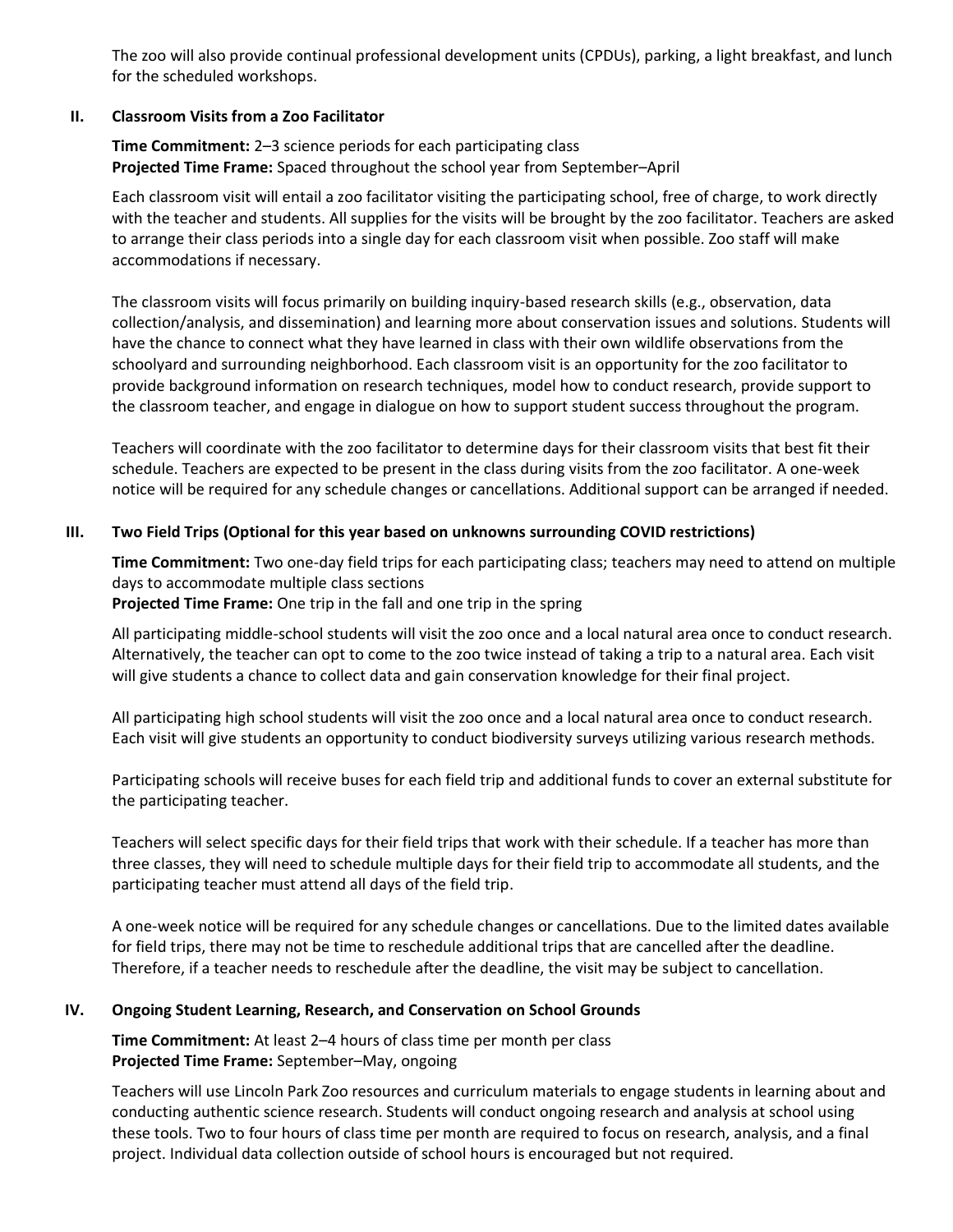Teachers will receive practical support and necessary materials for leading research and analysis during the professional development sessions through the online portal. Teachers will also receive support in aligning this research with existing science curricula.

Teachers will guide students through completing an authentic research project. The goal of the project is to focus on urban wildlife in their neighborhood and recognize a conservation issue faced by that wildlife. The specific focus of the project will be informed by the classes' ongoing research. All participating students will complete a final project/presentation to present to their peers and classmates.

#### **V. Practice Event**

**Time Commitment:** For middle school only, held at the school; teachers decide if this is done during a class period, assembly, Science Night, or at another time. This event is not required, but highly encouraged, for high school students.

#### **Projected Time Frame:** April/May

Middle school classes will hold an event in order to display student work to other classes/schoolmates. This event is determined by the teacher and can be as simple as a gallery walk during class or as extensive as a Science Night for friends and family. All participating students will complete a final project to present to their peers and classmates through the program. The zoo will assist with materials needed for students to complete these projects.

This practice event is an opportunity for students to share their discoveries with each other and with their school.

#### **VI. Conservation Expo**

**Time Commitment:** For middle school, one full school day for the participating teacher and selected students; for high school, one evening for participating teacher and selected students **Projected Time Frame:** May

We will celebrate participating students' success with a culminating event in spring of 2023. There will be separate events for middle schools and high schools. Each participating teacher will be able to bring a percentage of their students to present their project(s) at the event (number of students will be set by zoo staff). The program provides one bus to bring the teacher and students to the zoo; participating middle schools also receive funds to cover an external substitute as their event is during the school day. The event will conclude with a catered reception. The zoo will assist with materials needed for students to present.

These Conservation Expos are opportunities for students to share their discoveries with each other and with zoo staff.

# **How to Apply:**

If you would like to participate with your classes, please complete the program application and return to us **no later than July 1, 2022.** Applications should be emailed to [pif@lpzoo.org.](mailto:pif@lpzoo.org)

The applicant's school must be within the city of Chicago. During the selection process, preference is given to those from schools that are part of Chicago Public Schools and CPS affiliates.

If you have any questions, please contact us at  $pi@lpzoo.org$ .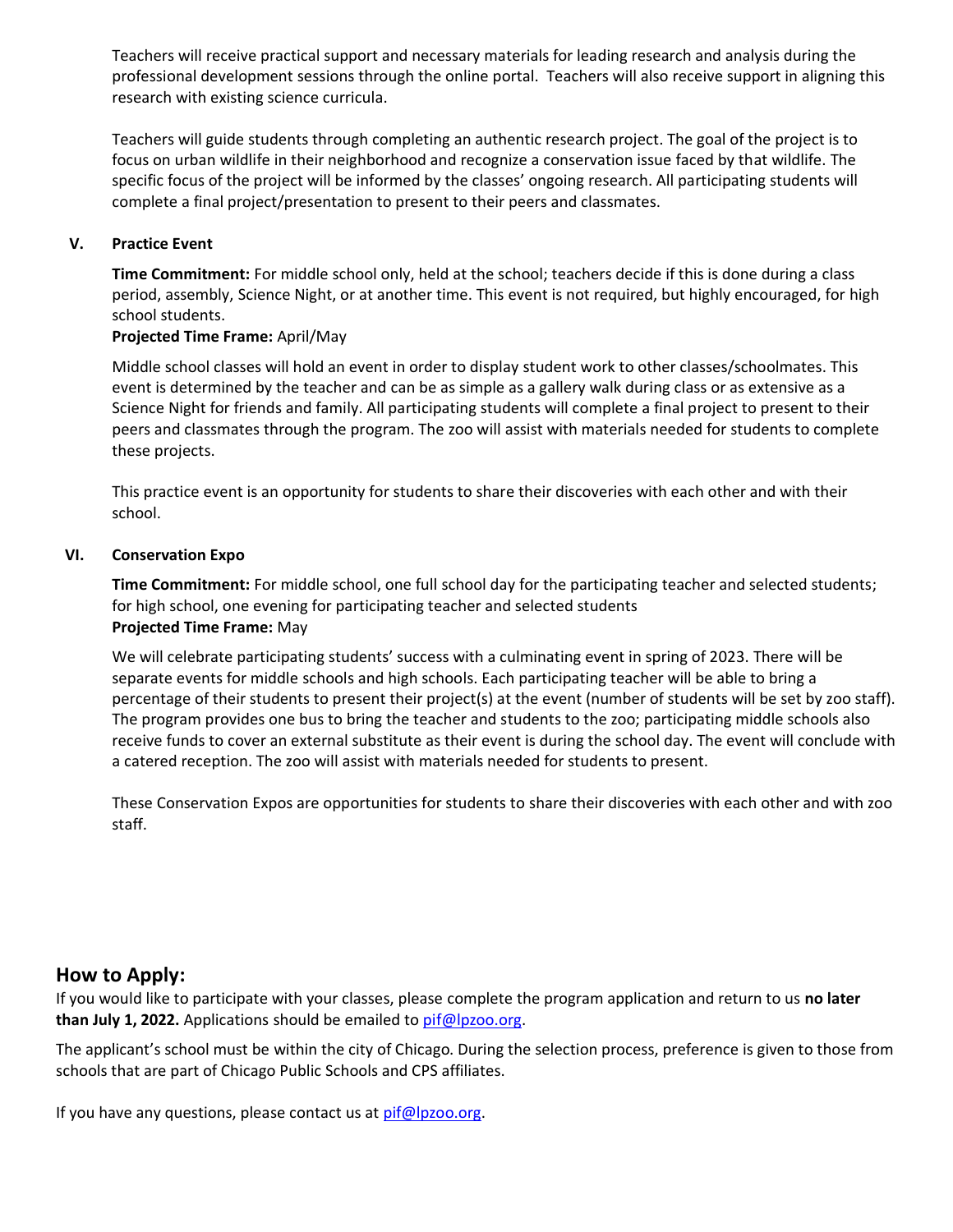# **Partners in Fieldwork 2022-2023 Lincoln Park Zoo** *Program Application*

| <b>Part I: School Information</b>                                 |                                                                                                                             |
|-------------------------------------------------------------------|-----------------------------------------------------------------------------------------------------------------------------|
|                                                                   |                                                                                                                             |
|                                                                   |                                                                                                                             |
|                                                                   |                                                                                                                             |
|                                                                   |                                                                                                                             |
|                                                                   |                                                                                                                             |
|                                                                   | Grade Levels to Participate (circle one or multiple): 6 7 8 9 10 11<br>12                                                   |
|                                                                   | Number of Classes to Participate: ________________________________(minimum 3 for middle school and 2 for high school)       |
|                                                                   |                                                                                                                             |
| How did you hear about Partners in Fieldwork?                     | [ ] School Fax [ ] Email [ ] Social Media [ ] Colleague or Administrator [ ] Other_________________                         |
| <b>Part II: Teacher Information</b>                               |                                                                                                                             |
|                                                                   |                                                                                                                             |
|                                                                   |                                                                                                                             |
|                                                                   |                                                                                                                             |
|                                                                   | Cell/Home Phone: 2008 Cell/Home Phone: 2008 Cell/Home Phone: 2018 Cell/Home Phone: 2018 Cell/Home Phone: 2018               |
|                                                                   |                                                                                                                             |
| Are you the primary science teacher of all participating classes? |                                                                                                                             |
| $[ ]$ Yes                                                         | [ ] No (If you check 'No' please explain your teaching situation below)                                                     |
|                                                                   | Please explain any unique aspects about your teaching responsibilities or situation (e.g., co-teachers, split grade levels, |

alternative learning opportunities, inclusion of another teacher's class, etc.):